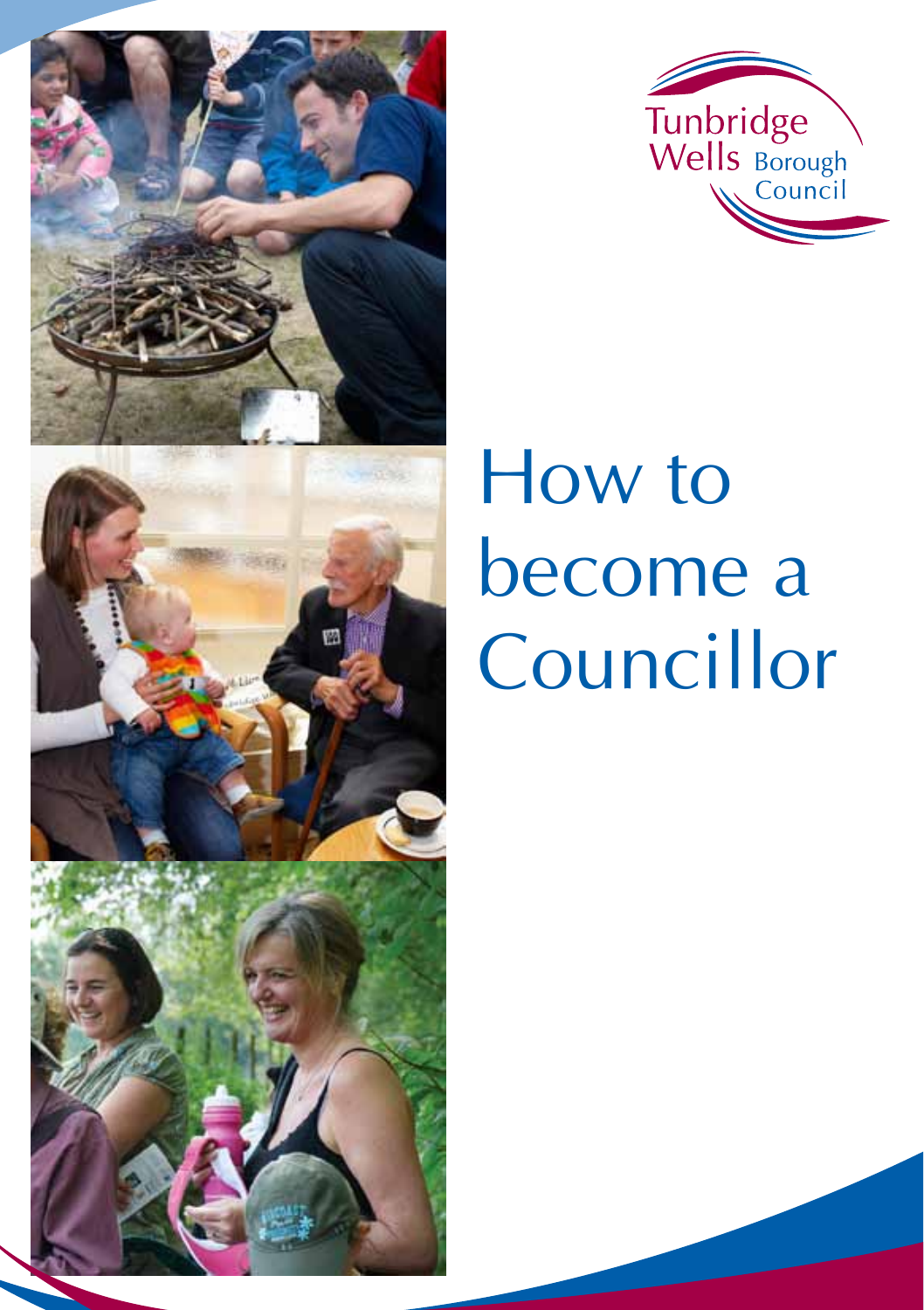## Are you interested in becoming a Councillor?

Becoming a Councillor means that you will be responsible for speaking up for and representing your local community, and will work on behalf of that community to make it a better place.

This leaflet will help you decide if becoming a Councillor would be right for you, and explain how the process of standing for election works.

## Can anyone become a Councillor?

To become a Councillor you must be:

- *aged 18 or over (there is no maximum age limit)*
- *a British, Commonwealth or European citizen*
- *on the local electoral register (or have lived, worked or owned a property in the borough for at least one year).*

You must also have the support of ten people in the area you want to represent (who are also on the electoral register), and they will need to sign your nomination papers before you make your application.

# Why become a Councillor?

#### **Councillor Ben Chapelard:**

I became a Councillor by accident. Almost



two years ago when I moaned to my local councillor about parking issues his response was 'why don't you do something about it?' Well,



great experience

back since!

in many different ways. I've been lucky to meet so many interesting new people. I have also enjoyed trying to get my head around some (complex) local issues. Helping people with their problems can be very rewarding. Issues such as speeding and poor street lighting may seem trivial to an outsider but they really matter to locals. Not being a political animal, it has been a steep learning curve but I have tried to contribute lots of enthusiasm and fresh thinking.

I'm a full-time teacher and father to a lively toddler but am lucky to have a very supportive family. Life can be pretty manic but I wouldn't have it any other way!

Give being a Councillor some thought. If you have read this far then we need people like you! You don't have to aspire to be Prime Minister or even an MP to get involved and make a difference!

#### **Councillor Nicholas Rogers:**

I have always loved Tunbridge Wells. It's a fantastic place to live with so much to offer. Having been born and brought up here, I felt that I wanted to put something back in to the community and to play my part in making Tunbridge Wells the best it can be.

Being a Borough Councillor is a great way to make a difference. Apart from being able to help any of my residents with local issues, I am also able to have a say in the future direction of Tunbridge Wells. The

first six months or so are quite daunting because of the range of things its possible to become involved with, but I soon saw this as an opportunity to make my mark.

I work full time, with a demanding job in the transport industry, and the balance between work, council and home can be a challenge. It's tough to have to let anyone down but with careful time management it is more than possible to get the best of all worlds. I love being a Councillor and am looking forward to what the next few years bring.

#### **Councillor Victor Webb**

'I became a Councillor to take the concerns of ordinary people into the Council Chamber and to protect the interests of our local communities and our nation through good governance.



I have lived in Tunbridge Wells all my life and my children were educated at local schools. I want to see a better future for all and the voices of ordinary people to be heard. Most

of all I want my children to be able to say who governs them and how, and I will do my best through my term of office to see that this comes about.

National policies and even international policies have a great impact on how local authorities operate and impact their financial policies.

By profession I am a Law Costs Draftsman and have a very wide experience of our legal system and process. This helps me to deal with people's problems and concerns.'

What's involved in becoming a Councillor?

#### **Representing people in your area**



People will come to you with problems and ask for your assistance, for example with a contentious planning application or problems with noisy neighbours. Groups and organisations will also expect your help, for example getting financial support for a new sports initiative. These issues may not always be related to the Council's area of activity, but they will always relate to the development of your local area, and as a Councillor you'll have the ability and authority to do something about it.

#### **Community leadership**

Councillors are community leaders. They work closely with their communities, on behalf of their communities, and for the benefit of the whole community. Working with other organisations is a big part of this, and leaders from groups such as the council, the police and health services often work together to ensure that local efforts improve the well-being of people in the borough and are coordinated and effective.

#### **Making decisions**

All Councillors are involved in making decisions. Councillors regularly meet with other Councillors, local groups and organisations to debate each decision, and find the best solution for the area. Nearly all meetings are open to the press and public, and Councillors have a responsibility to get their communities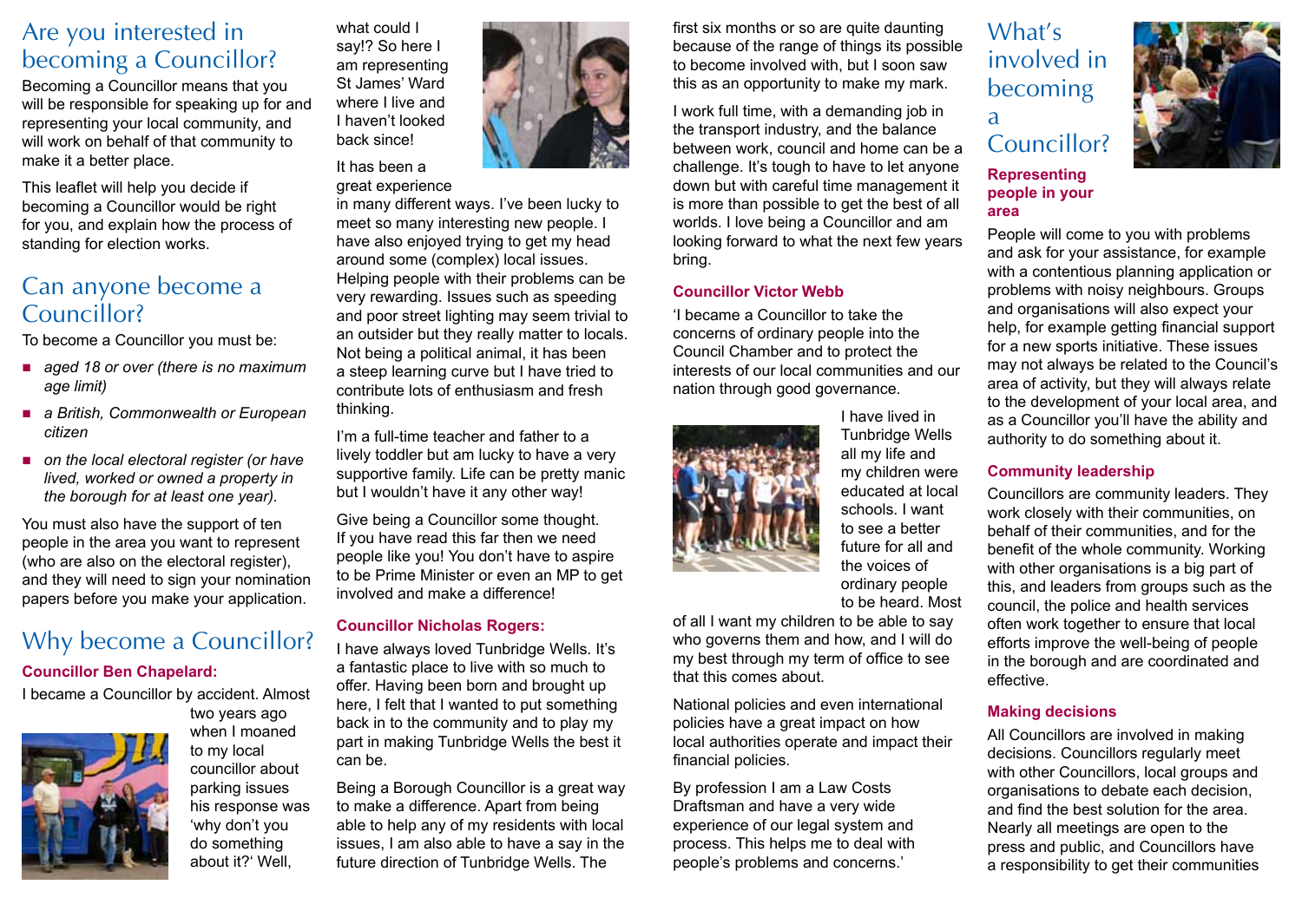

involved with the decisionmaking process. As a Councillor, you will need to explain to your community why the Council has made these decisions.

## What about political membership?

Councillors don't have to be a member of a political group, although in practice most are.

This is entirely your choice.

Those people who don't want to represent a political group stand as an 'independent Member'. If you want to stand as an Independent Member you'll be responsible for completing the nomination papers yourself and sending them in to the Council by the cut off date.

However, if you want to stand for a political party, your first step would be to contact the local representative, who will then talk you through the process.

## How is Tunbridge Wells Borough Council made up politically?

The Council is elected by thirds, which means that a third of the council is elected in three years out of four, with no elections taking place on the fourth year. As such, the Council's political make-up can change annually. Details on the current political make-up of the Council can be found on the Council's website www. tunbridgewells.gov.uk or are available from the contacts at the end of this booklet.

### Can I get time off from work to be a Councillor? Yes.

If you are working, by law your employer must allow you to take a reasonable amount of time off during working hours to do Council work. The amount of time off will depend on your responsibilities as a Councillor and the effect of your absence on your employer's business. You should discuss this with your employer before making a commitment.

## How much time am I expected to commit?

The time commitment varies depending on the number of committees you serve on, and whether or not you take on more roles and responsibilities such as Chairman of a Committee once you become a Councillor.

You will receive a large volume of paperwork to read on issues for discussion at Council meetings. This is to keep you involved in the process and to provide an opportunity for you to contribute on behalf of your constituents.





You will need to do a certain amount of work at home, and be able to respond to requests for help, advice and information in your own time.

An average time

commitment of around six to eight hours per week is likely, but this can vary greatly depending on a number of things. You are required to attend regular meetings of the committees that you are a member of.

Councillors must attend one meeting at least every six months, or they will be disqualified.

## How long could I be a Councillor for?

Councillors serve a four-year term of office. If you wish to stand again and get re-elected you will serve another four-year term. There is no limit to the amount of times you can stand for election.

## How does the Council work?

Tunbridge Wells Borough Council affects the daily lives of over 100,000 residents and works on behalf of businesses and organisations in the area.

It employs around 400 people known as officers, and they are employed to give professional advice to Councillors, carry out their decisions, and oversee the statutory requirements of central government. So if you become a Councillor, you wont be doing it on your own!

The Council provides a wide range of services, from waste collection to economic development, tourism and street cleansing.

Each year the Councillors elect a Mayor from among themselves. The Mayor is the civic head and represents the Council at events throughout the borough, regionally and nationally.

Each Councillor represents their local area, known as a ward, but also has responsibilities for the whole of the Borough of Tunbridge Wells.

#### **The Cabinet Councillor**

Some Councillors are chosen to take an executive lead on decision making within the Council. Key roles for these members are:

#### **Strategic leadership**

Councillors with Cabinet responsibilities or portfolios act as strategic leaders for their Council. They lead an area(s) of work, including partnership

working or policy development and implementation.

#### **Strategic management**

Cabinet Councillors are responsible for working



closely with chief officers and senior managers to monitor and coordinate the implementation of Council policies and decisions. This requires considerable time and a need to respond to situations as they arise. Overseeing budgets and forward planning are also key elements of this role.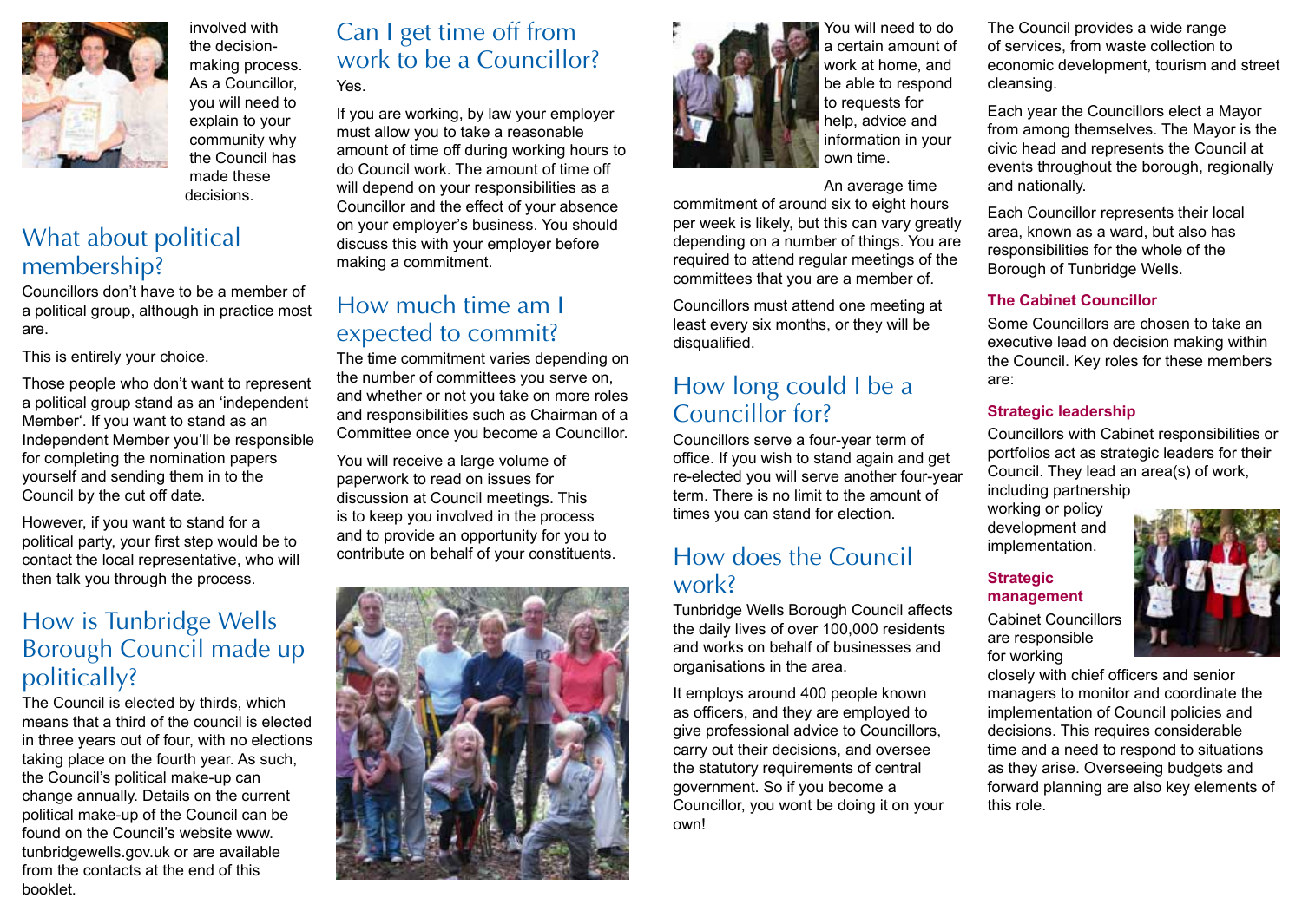#### **The Non-Cabinet Councillor**

Most Councillors are not Cabinet Councillors, and have other roles to play. These roles for the Borough Council include:

#### **Overview and Scrutiny**

Non-Cabinet Councillors are responsible for overseeing and scrutinising how Cabinet members lead the Council. This requires reviewing policy development and implementation, contributing to that process and monitoring the outcome.

Holding Councillors with Cabinet responsibilities to account is an important role and central to ensuring checks and balances are in place.

Scrutiny involves:

- *make recommendations on the Council's policies and budget*
- *set up small 'task and finish' groups or help scrutinise specific areas*
- *examine decisions made by the executive leadership*
- *make recommendations to the leadership on whether decisions made are appropriate, or need reconsidering.*



#### **Regulatory**



#### they are making

legally binding decisions on matters such as planning and licensing, and it is the Councillor's role on these committees to determine, according to Council policies and central government legislation, whether an application should be approved or refused.

#### **Ethics**

An integral part of becoming a Councillor is a commitment to high ethical standards. This is in order to maintain public trust in the Council and the decisions it makes. Councillors are required to be fair, open and honest in all of their work on behalf of the Council.

The Tunbridge Wells Borough Council has a Standards Committee, which is responsible for overseeing ethical matters relating to the Council, and for assessing complaints made against members of the Council. The Council maintains a Code of Conduct and this is used to assess whether a Councillor is acting in an appropriate manner or not. Further information about the role of the Standards Committee can be found on the Council's website.

Will I receive any payments? Yes.

The Council has an Allowances Scheme consisting of:

- *a basic allowance paid to all Councillors*
- *a travel and subsistence allowance*
- *a special responsibility allowance paid to Councillors who hold the Chairmanship and Vice-Chairmanship of certain committees and subcommittees . More information on how Councillors are remunerated can be found at www.tunbridgewells.gov.uk*

## Do I have to sign any undertakings?

Yes.

When you become a Councillor you will need to sign a Declaration of Acceptance of Office, and agree that you will undertake to observe the Code of Conduct expected of members. A Register of Interests, which details your financial and personal interests and is open to public inspection, also needs to be included.

## What support will I get from Council officers?

Council officers are employed to advise on and to carry out the decisions of Councillors. They are committed to help you fulfil your duties as a Councillor and are able to offer advice or support on any issue.



If you are a member of a political group, or other group, support and assistance will also come from other members of your group.

## Can I get help with my paperwork?

At Tunbridge Wells we offer Councillors support in various ways:

- *helping with enquiries and complaints from your constituents* 
	- dealing with *Councillors' enquiries*
- *providing Council stationery and business cards*
- *booking external meetings/seminars and making the necessary travel arrangements*
- *administering members' allowances.*

You will be offered help with purchasing a PC and printer for use at home with e-mail and internet access and you will have access to a Members suite at the Town Hall, which includes a computer room, library and formal meeting room.

## Will I need to work at home?

Yes. You are required to work at home reading your papers, preparing for meetings and dealing with enquiries from the public. All Councillors work via a computer and through emails/internet. Some Councillors purchase a specific PC or laptop for this, using their allowance.